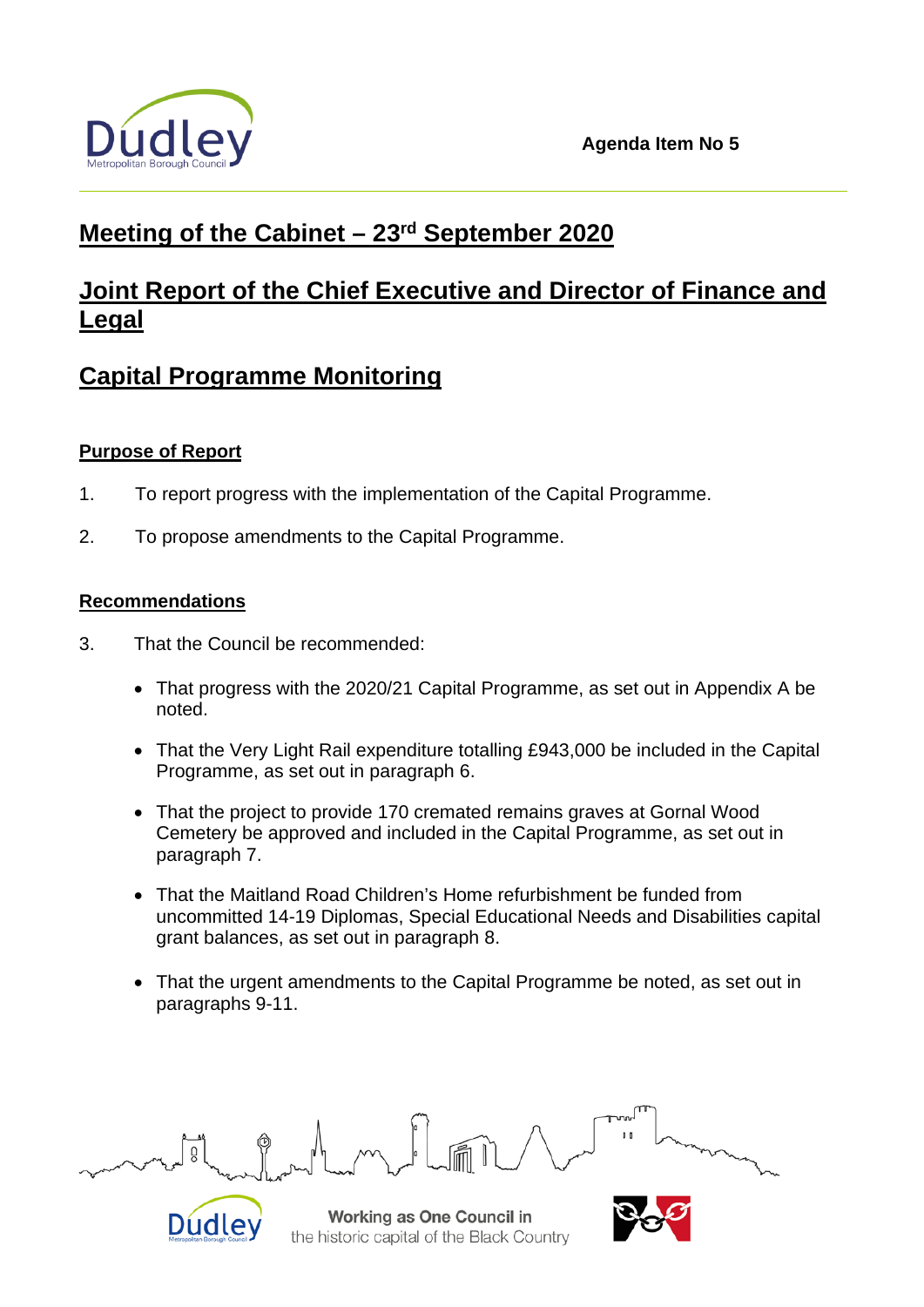# **Background**

4. The table below summarises the *current* 3 year Capital Programme.

|                                         | 2020/21 | 2021/22 | 2022/23 |
|-----------------------------------------|---------|---------|---------|
|                                         | £'000   | £'000   | £'000   |
| <b>Public Sector Housing</b>            | 48,645  | 46,789  | 39,357  |
| <b>Private Sector Housing</b>           | 7,442   | 295     | 295     |
| Environment                             | 16,948  | 6,100   | 3,000   |
| Transport                               | 15,276  | 3,373   | 2,373   |
| Regeneration                            | 16,737  | 5,168   | 4,804   |
| Cultural                                | 19,083  | 12,060  | O       |
| <b>Schools</b>                          | 29,171  | 500     | 0       |
| Social Care, Health and Well Being      | 1,240   | 0       | 0       |
| <b>Commercial and Customer Services</b> | 818     | 489     | 268     |
| <b>Total spend</b>                      | 155,360 | 74,774  | 50,097  |
|                                         |         |         |         |
| Revenue                                 | 5,088   | 3,516   | 3,890   |
| Major Repairs Reserve (Housing)         | 24,638  | 24,982  | 25,481  |
| Capital receipts                        | 20,026  | 16,846  | 10,227  |
| Grants and contributions                | 40,509  | 1,630   | 70      |
| <b>Capital Financing Requirement</b>    | 65,099  | 27,800  | 10,429  |
| <b>Total funding</b>                    | 155,360 | 74,774  | 50,097  |

Note that the capital programme is subject to the availability of government funding.

5. An update on progress with the Council's most significant capital schemes is shown in Appendix A. It is proposed that the current position be noted.

# **Regeneration**

6. Very Light Rail (VLR)

Coventry City Council has been awarded £1.8m of Get Britain Building funding towards their Very Light Rail project, the equipment for which will be tested at the Castle Hill facility. Of this total £943,000 will be contracted to Dudley Council to progress:

• a 360m<sup>2</sup> workshop to be built near to Test Track 1 at Castle Hill to provide secure stabling of small rail vehicles and protection of project assets whilst on site (£543,000);

Ŏ



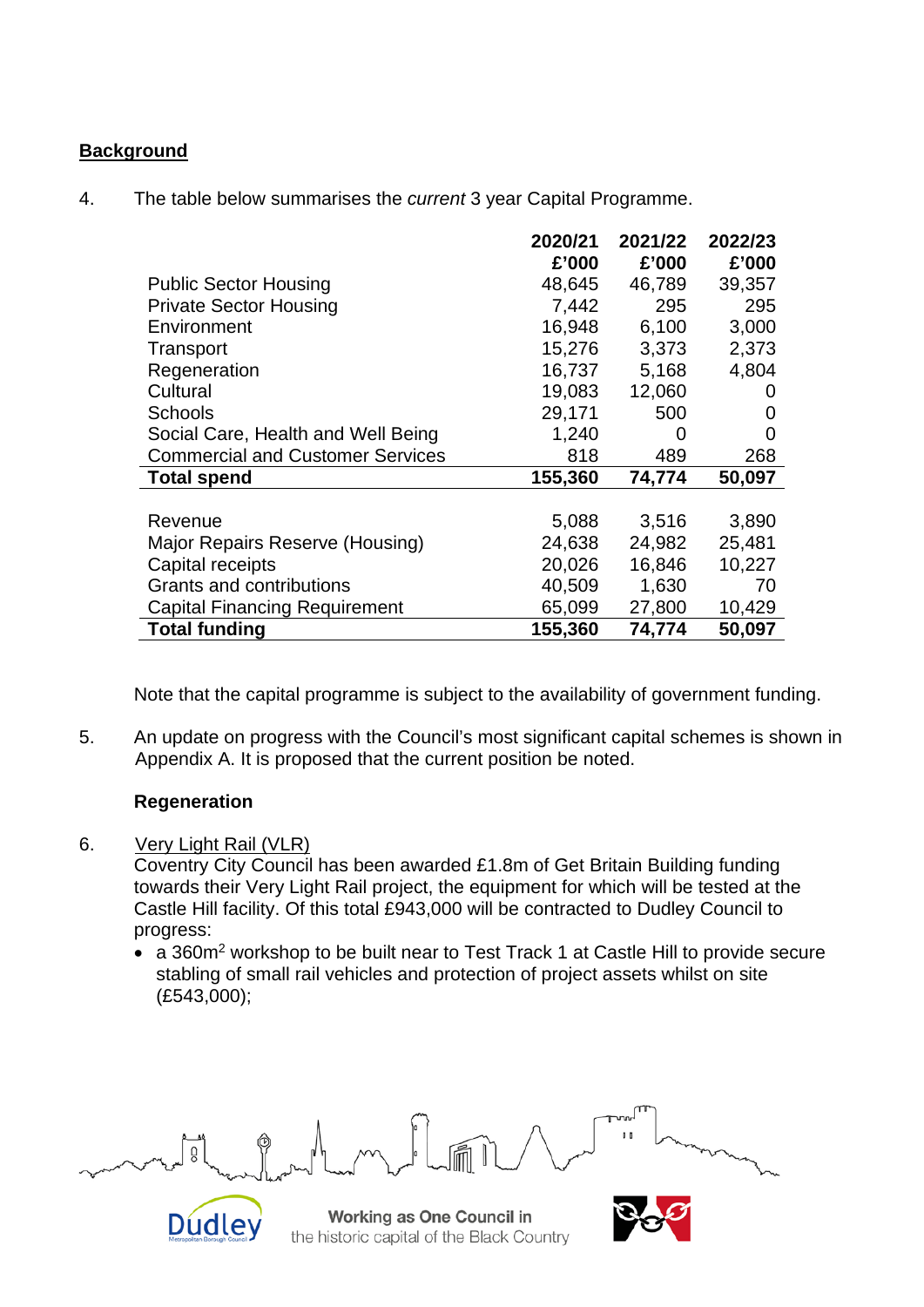• 3 critical pieces of equipment (a mini-shunter, high power rapid charger and 4 portable lifting jacks) that support the testing of the Coventry VLR prototype vehicle on Test Track 1 (£400,000).

It is proposed that this expenditure be included in the Capital Programme.

# **Cultural**

7. Gornal Wood Cemetery – Cremated Remains Graves

It is necessary to increase the amount of cremated remains burial space within Gornal Wood Cemetery. An area has been identified which would provide a further 170 cremated remains plots. Preparation costs are estimated to be approximately £125,000. The plots would generate income of approximately £500,000 over six years based on current prices, enabling the preparation costs to be recovered within two years.

It is proposed that the project be approved and included in the Capital Programme.

# **Social Care**

8. Maitland Road Children's Home

This home is currently closed to children and was in urgent need of repair and refurbishment. Following an Ofsted inspection, no children could be admitted until the requirements from the monitoring visit in March had been met. Covid-19 has affected the timescales in which the home had to be refurbished. The Council had until the 1<sup>st</sup> of October to get the work done and to be ready to open the home. This work is now under way. Once the refurbishment is completed Maitland Road will provide a homely environment for children and young people, which is proven to help young people progress whilst in care. In addition to this, the cost of placing a young person in a Dudley Local Authority care home is far less than using an external provision. The cost of the refurbishment is £148,000.

It is proposed that the project be funded from uncommitted 14-19 Diplomas, SEN & Disabilities capital grant balances which would free up revenue funding.

# **Urgent Amendments to the Capital Programme**

9. Very Light Rail (VLR) Test Track 1

In order to progress with the letting of the contract for this project a decision (ref. DRE/17/2020) was made by the Leader of the Council in consultation with the Director of Finance and Legal on  $6<sup>th</sup>$  July 2020 that certain costs be funded by prudential borrowing and that the related expenditure is included in the Capital Programme.

The detailed decision which was considered in private, is available to Members on request to Democratic Services (Telephone 01384 815238 or e-mail [Democratic.Services@dudley.gov.uk\)](mailto:Democratic.Services@dudley.gov.uk).



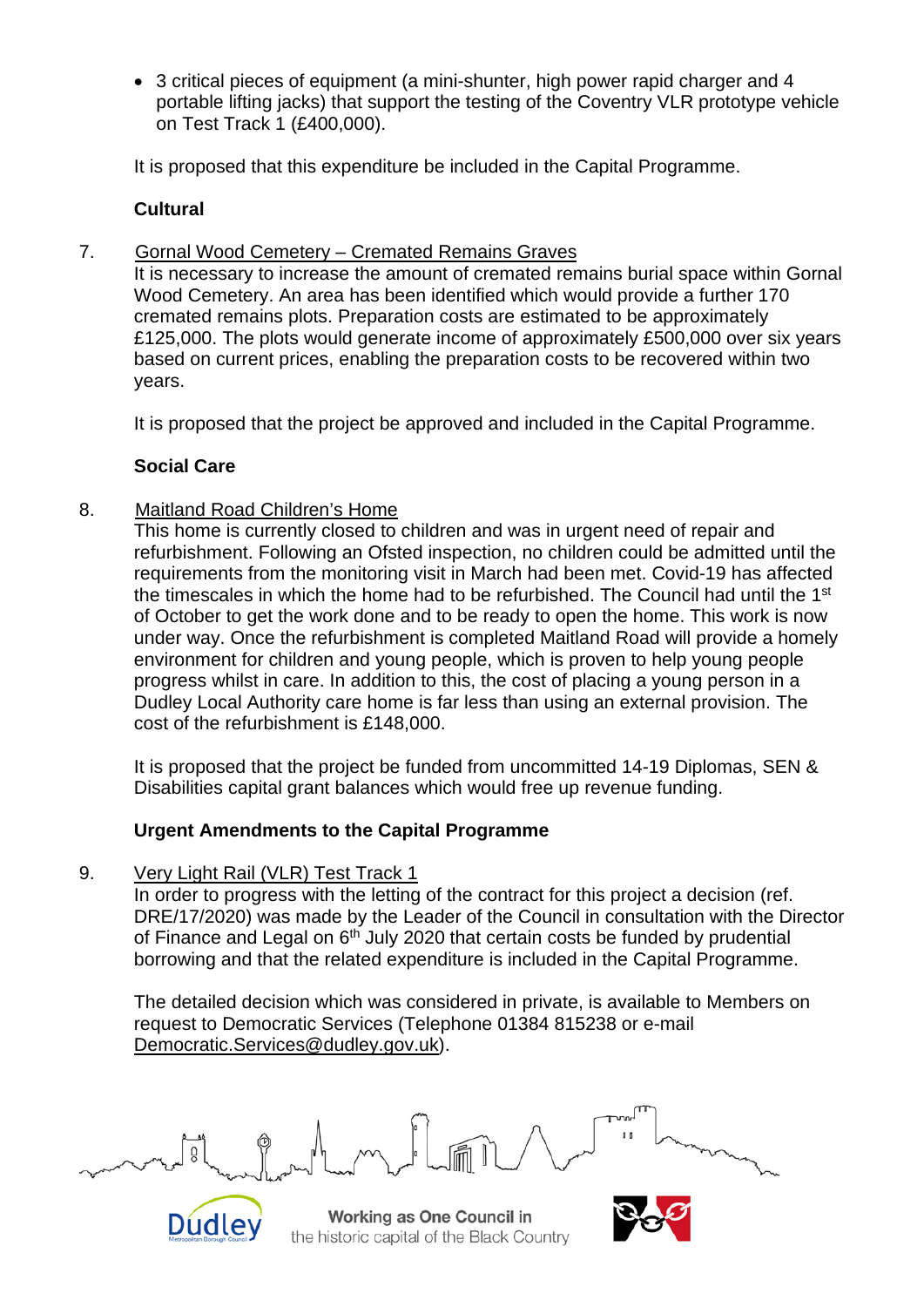# 10. Very Light Rail (VLR) Test Track Loop Extension

The Test Track project forms a critical part of the VLR project as it provides a unique offer for the Innovation Centre and its research activities. The costs for the test track have been fully approved for grant funding from the Black Country Local Enterprise Partnership and includes match funding, by way of materials for the construction of the track. Negotiations are ongoing with Network Rail in relation to the issue of free materials and depending on the outcome of these negotiations there may be a financial implication to the Council, as referred to in Decision Sheet DRE/17/2020.

Detailed design and procurement of the Test Track has progressed in line with the agreed programme in order to ensure an operational track by the 1<sup>st</sup> February 2021 in readiness for the delivery and commencement of testing of the new Coventry VLR Test Vehicle. This programme constraint is still in place and the project started on site on 15th June 2020 in order to meet this date.

To support the development of the Coventry VLR project, a 15m radius loop needs to be added to Test Track 1 at a cost of £990,000. This will provide useful capability that can be exploited in the future by VLR and associated projects. The 15m radius loop will be a unique facility in the UK enabling the cornering behaviour of new rail vehicles to be tested on the tightest bend that might be needed in urban rail schemes. By its design, it will allow both right hand and left hand cornering behaviour to be fully examined.

Test Track 1 will increase from £2,201m to £2,901m as a result of this extension.

The additional cost of £990,000 is progressing through the Black Country LEP Project Change Request system. It received approval by the LEP Funding Sub Group on 1st July and the LEP Board on  $13<sup>th</sup>$  July and is now awaiting final sign off by the Black Country Joint Committee on 30th September. It was proposed that this work be carried out as part of the Test Track 1 project. No additional match funding is required from the Council.

In order to comply with project timescales a decision (ref. DRE/20/2020) was made by the Leader of the Council in consultation with the Director of Finance and Legal on 7<sup>th</sup> August to include the Loop Extension to Test Track 1 currently being built at Castle Hill in the Capital Programme.

### 11. Towns Fund Bid

The Council is working with Dudley College to submit a Towns Fund bid in January 2021. The bid will be to fund a circa 4,500m2 higher education facility for health and life sciences. The main project cost is approximately £25m.

However, as detailed in a letter from the Ministry of Housing, Communities and Local Government (MHCLG) dated 1<sup>st</sup> July 2020, the Government is bringing forward £5bn



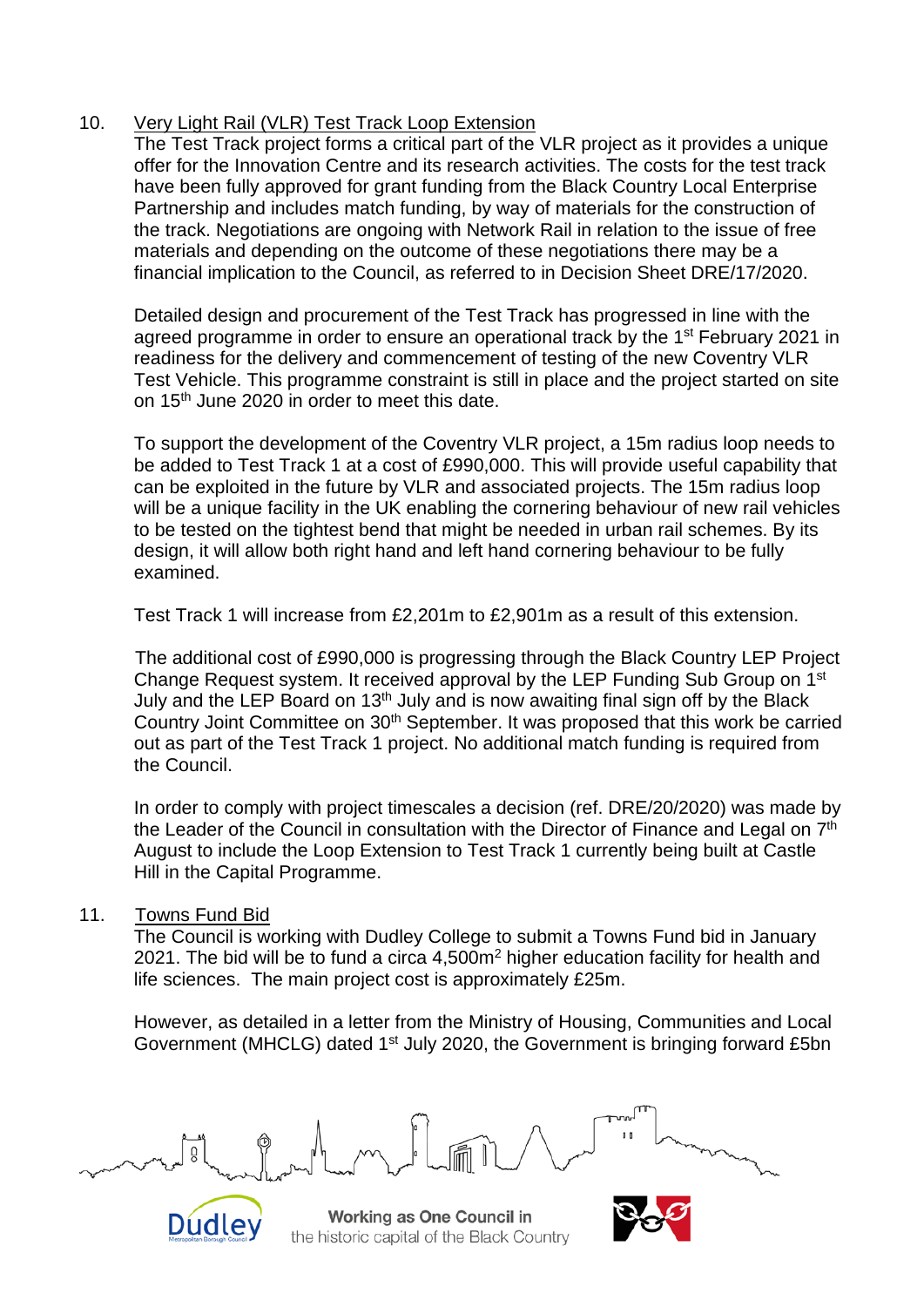of capital investment projects nationally, supporting jobs and the economic recovery. Dudley's offer is £1m to deliver capital projects that can be delivered in financial year 2020/2021. MHCLG are particularly encouraging capital projects that will support towns in responding to immediate challenges, including:

- Improvement to, or new parks and green spaces and sustainable transport links
- Improvements to town centres including repurposing empty commercial properties
- Demolition or site remediation where this will have an immediate benefit

Given the spend timescales detailed above, a draft decision sheet has been prepared by the Director of Regeneration and Enterprise in consultation with the Leader of the Council, Director of Finance and Legal and the Cabinet Member for Regeneration and Enterprise for approval on  $15<sup>th</sup>$  September to approve the submission of a funding bid of £1m to the Ministry of Housing, Communities and Local Government's (MHCLG) Towns Fund to fund an element of the £9.1m Metro Complementary measures project that is already in the Capital Programme and was previously identified as being funded by prudential borrowing / Enterprise Zone resources.

# **Finance**

12. This report is financial in nature and information about the individual proposals are contained within the body of the report.

## **Law**

13. The Council's budgeting process is governed by the Local Government Act 1972, the Local Government Planning and Land Act 1980, the Local Government Finance Act 1988, the Local Government and Housing Act 1989, and the Local Government Act 2003.

### **Equality Impact**

- 14. These proposals comply with the Council's policy on Equality and Diversity.
- 15. With regard to Children and Young People:
	- The Capital Programme for Schools will be spent wholly on improving services for children and young people. Other elements of the Capital Programme will also have a significant impact on this group.
	- Consultation is undertaken with children and young people, if appropriate, when developing individual capital projects within the Programme.
	- There has been no direct involvement of children and young people in developing the proposals in this report.



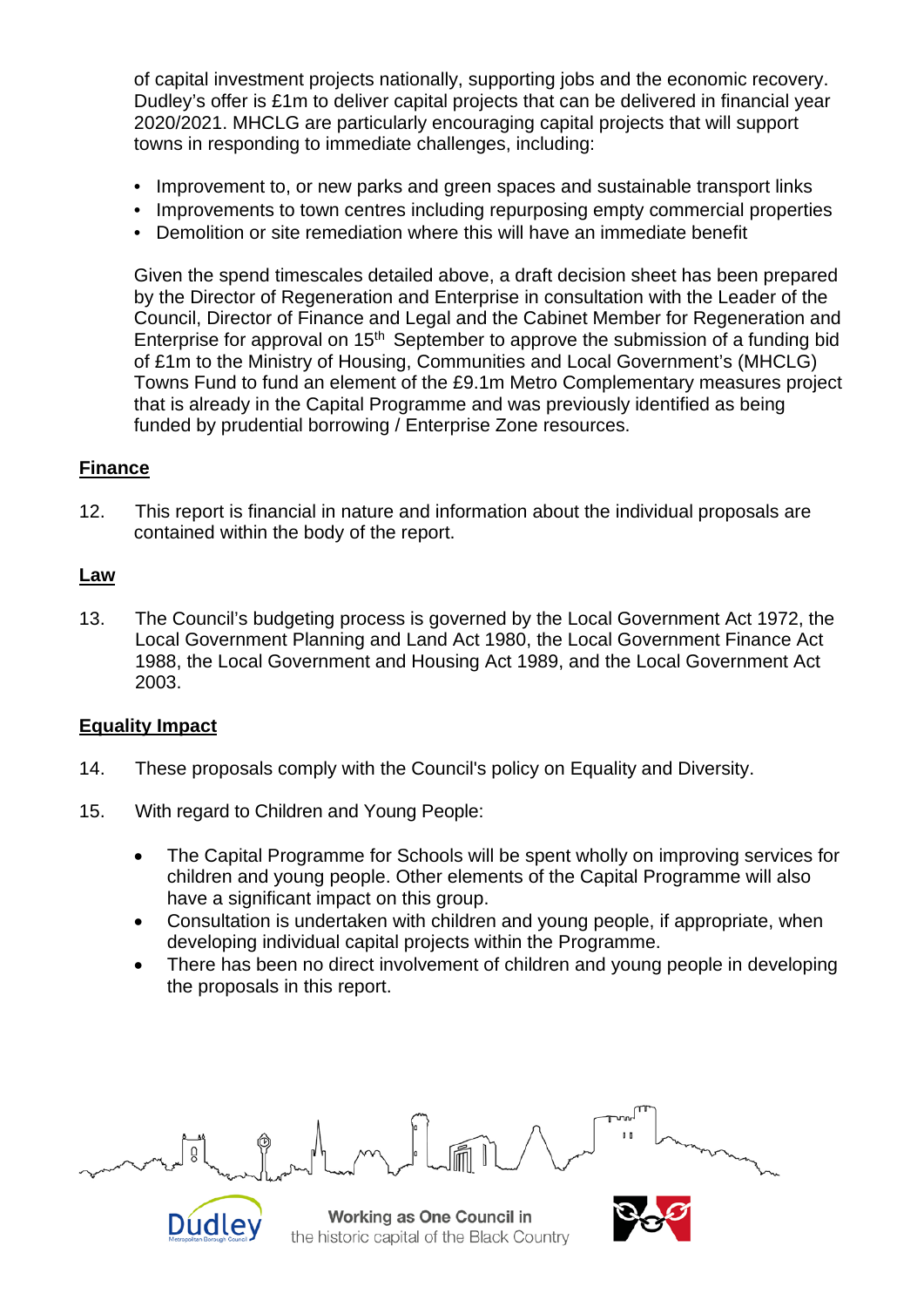# **Human Resources / Organisational Development**

16. The proposals in this report do not have any direct Human Resources / Organisational Development implications.

## **Commercial / Procurement**

17. All procurement activity will be carried out in accordance with the Council's Contract Standing Orders, and the relevant officers will take the procurements through the Procurement Management Group to monitor compliance at the relevant Gateways.

# **Health, Wellbeing and Safety**

18. A number of capital projects are under review in light of potential changes to working practice following the Covid-19 pandemic.

2l/g(

Mennan

**Director of Finance and Legal** 

**Kevin O'Keefe In the UP of Tain Server Alain Newman**<br> **Chief Executive Chief Chief Chief Chief Chief Chief Chief Chief Chief Chief Chief Chief Chief Chief Chief Chief** 

Contact Officer: John Everson Telephone: 01384 814806 Email: [john.everson@dudley.gov.uk](mailto:john.everson@dudley.gov.uk)

**List of Background Papers** Relevant resource allocation notifications.

ğ Working as One Council in **Dudley** 

the historic capital of the Black Country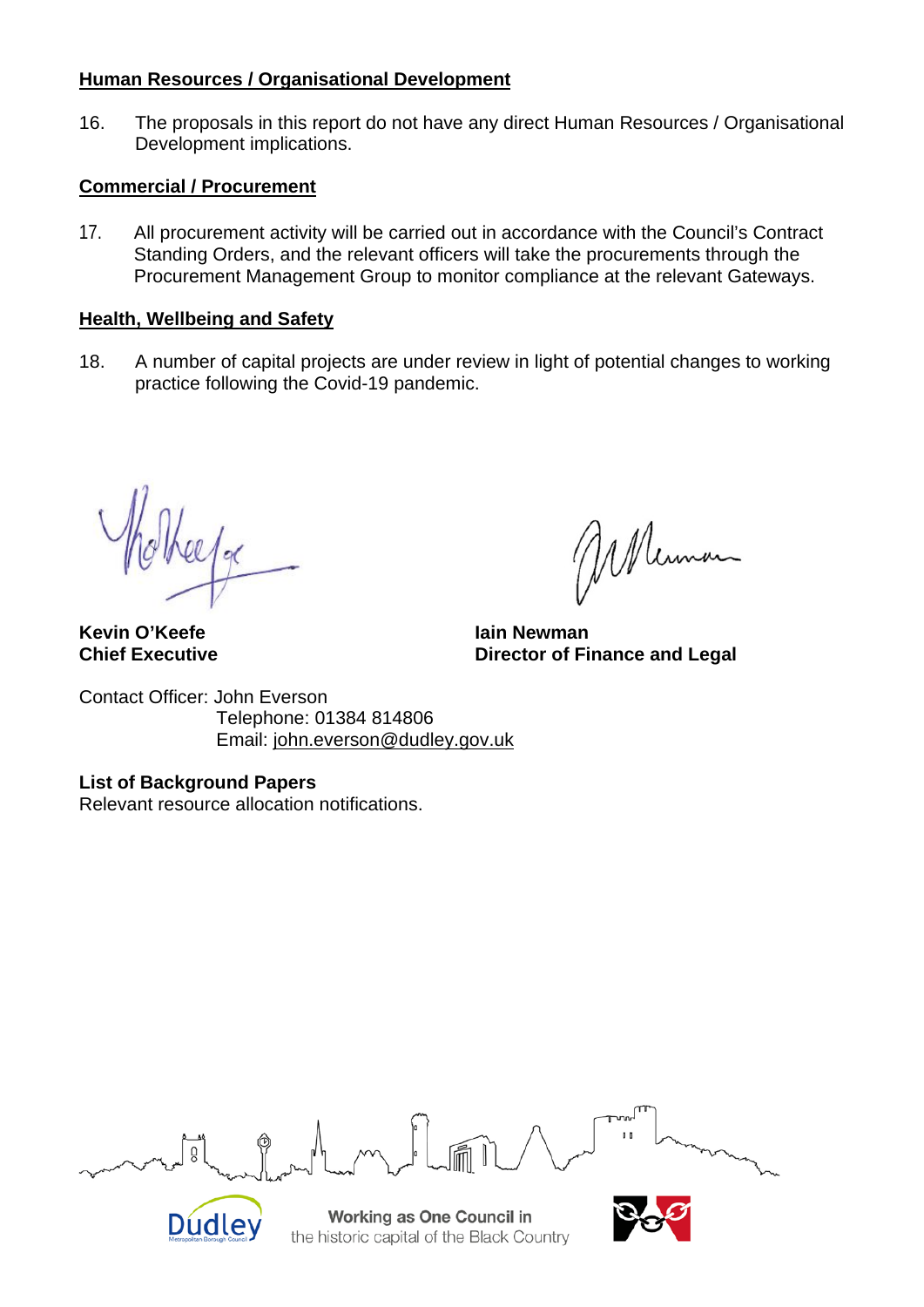# **Progress with Major Capital Schemes**

## **Public Sector Housing**

#### New Council Housing

Completed:

• Stewarts Road (Halesowen) – 14 affordable homes – completed August 2020

On site and progressing:

- Portway Close (Kingswinford) 8 affordable homes commenced September 2019– due for completion September 2020;
- Kinfare Rise (Gornal) 3 affordable 2 bedroom houses. Commenced end March 2020 and due for completion November 2020;
- Redfly Lane (Pensnett) 6 affordable 2 bedroom houses. Commenced on site end March 2020 and due completion December 2020;
- Worcester Road (Darby End, Dudley) 10 affordable homes including 8 x 2 bedroom houses and 2 x bungalows. Commenced on site May 2020 and due completion Summer 2021;
- The Broadway (Norton, Stourbridge) a mix of 10 affordable 1, 2 and 3 bedroom bungalows). Start June 2020, completion due summer 2021.

Planned starts (with planning approval received):

• Hinbrook Road (Russells Hall) - 12 apartments and 1 bungalow. Planned start October / November 2020.

Schemes with planning awaiting approval:

• Tenlands, Halesowen – 3 bungalows.

Other feasibility sites are currently being investigated for both affordable homes and potential private sales.

The programme will also support the delivery of:

- The Brierley Hill Future High Street Fund project by delivering new housing in the Brierley Hill area, subject to a successful MHCLG bid, and positive outcomes from private sector land assembly;
- New sheltered housing and redevelopment on the site of the high-rise blocks at Arley and Compton Courts.

### Forward Delivery

A new Public Contracts Regulations 2015 Compliant £500m development framework has also been procured and can be used to deliver all new housing schemes for the Council and / or any venture it is involved with, for schemes, irrespective of tenure, commencing from Autumn 2020 to Autumn 2024, delivering schemes into 2025. The framework has 7 potential providers, over four Lots as follows.



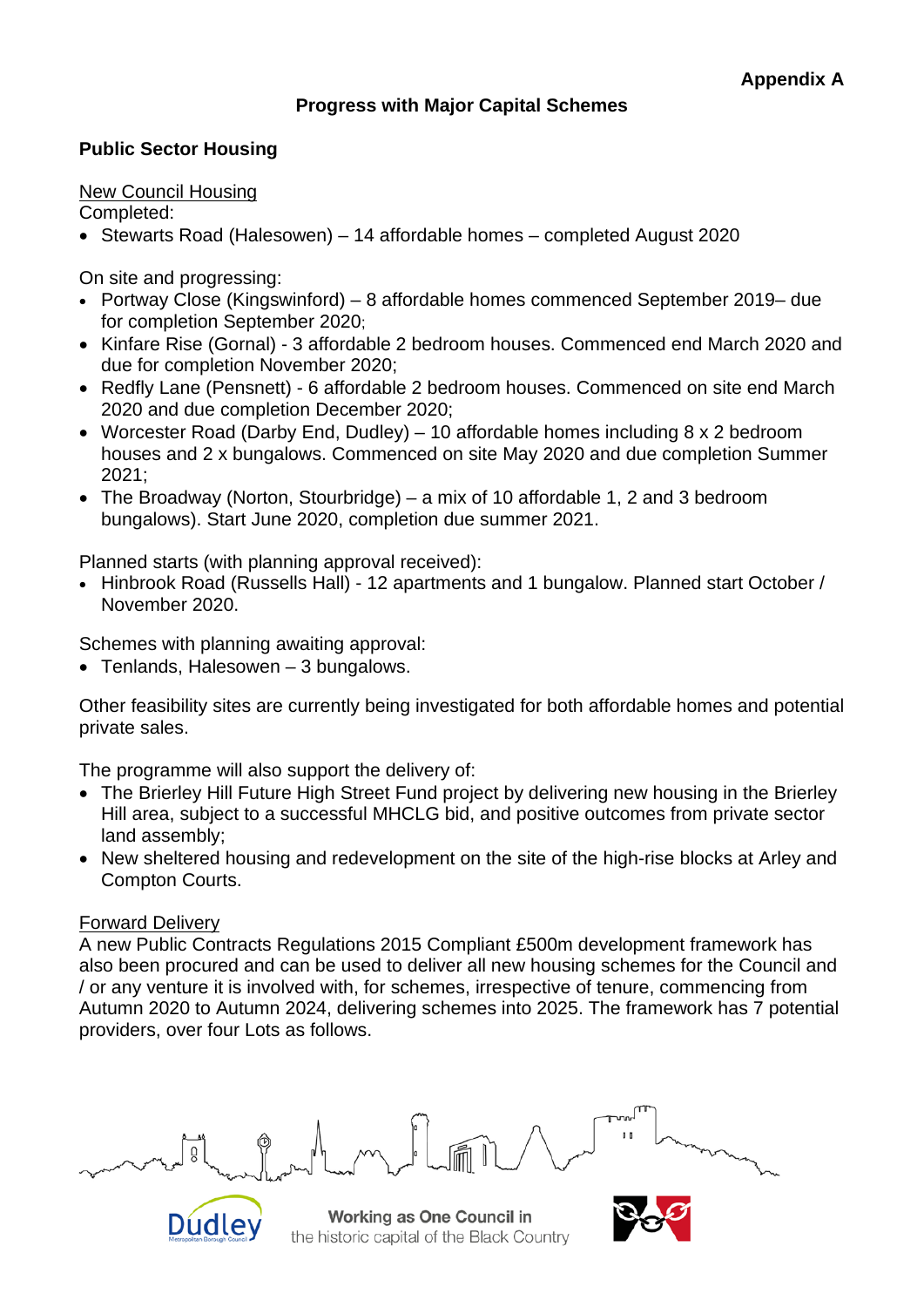- Lot 1 Micro sites targeting SME developers. Small infill sites of up to 6 units or up to £1m in value.
- Lot 2 Small sites targeting SME developers. Infill sites of more than 6 and over £1 million and up to 30 units or scheme value of £1 million to £5m.
- Lot 3 Intermediate sites and Supported Housing. All sheltered / supported schemes (irrespective of unit numbers) and other schemes for over 30 units (or over £5m) and up to 100 units.
- Lot 4 Large development sites of more than 100 units and/or greater than £20m.

Schemes may include estate regeneration, such as demolition, reconfiguration of estates and flatted developments' refurbishment together with any new housing provision and can include other associated buildings.

Commercial potential is addressed and the Framework can be used by other public bodies for a fee.

## **Environment**

#### Lister Road Depot Redevelopment

The project to date has been designed to be delivered in three distinct phases as follows:

Phase 1 – Demolition and new car parking area. This work is now complete. The original budget was circa £400,000. The completed work has a final spend value of £523,000 largely attributable to unforeseen ground conditions.

Phase 2 – Demolition, new vehicle storage buildings, welfare facilities, revised car parking and road layout. Site investigation works commenced in August 2019, which resulted in previously unknown mine shafts and landfill being detected. The cost to fill the mine shafts, stabilise ground conditions and dispose of the contaminated spoil is £125,000. A redesign and relocation of the proposed mess facilities, and further planning has resulted in further project spend of an unbudgeted nature plus significant programme delay. Main construction for phase 2 was expected to commence in August 2020, however only drainage works have been completed to date.

Phase 3 – Subject to re-evaluation of the project, currently comprises demolition and build of new office accommodation block plus additional electricity infrastructure works to facilitate electric commercial vehicle charging on the site to future proof the infrastructure.

The project was paused at the completion of the drainage works in phase 2 (beginning of June 2020) for the project team to re-evaluate spend to date and the suitability of the existing proposals in light of 'new ways' of working post Covid. New proposals are now being developed which will provide a more flexible and sustainable solution.



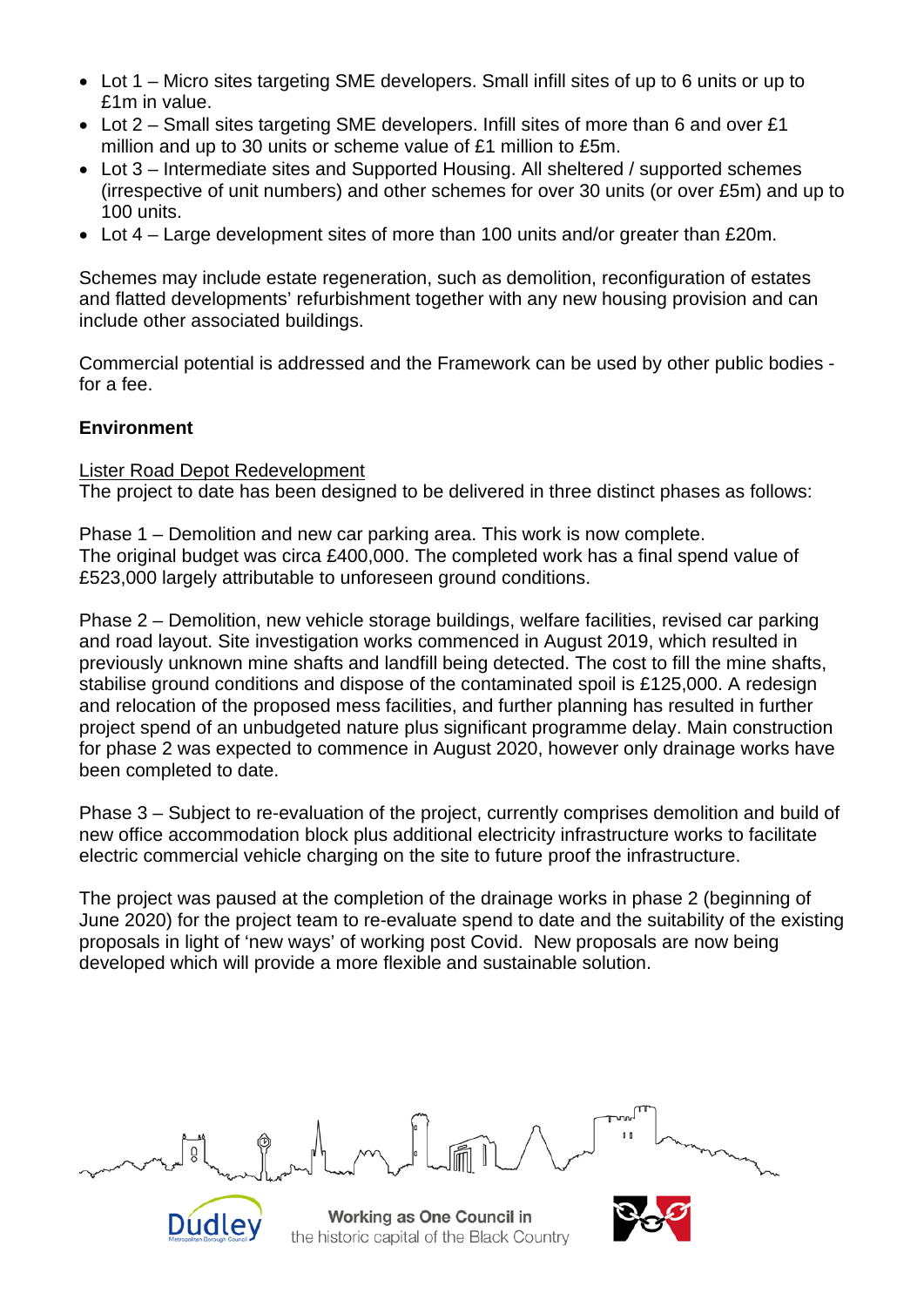### Stevens Park, Quarry Bank

The Tender Evaluation Report and Strategic Procurement Plans for Contracts 1 and 2 has now been submitted to Dudley Councils' Procurement Management Group and has been approved and has also received approval from the Lottery Fund

Letter of Intent and rejection letters will be issued in the first week in September and following a standstill and mobilisation period of four to six weeks, works for Contract 1 could commence in early October 2020 with Contract 2 following one week later in mid to late October.

Due to COVID-19, a reduced contingency of 5% of the capital works value has been agreed and the project team will discuss potential savings with the successful contractors and suggest items that could be omitted from the contract works if contingencies are considered insufficient.

It is understood that any items considered for omission from the contract works could be carried out by either in-house council staff and/or by volunteers.

As part of the project a 'Wheels for All' bid has also been submitted, which could see additional funding for inclusive cycling on the park.

The lease drawings for Tintern House can now be finalised and governance issues clarified with the Emily Jordan Foundation.

#### Wrens Nest Wardens' Base

Notice to purchase the 2 semidetached properties from Dudley College will be submitted to Legal Services within the next couple of weeks, who will then draw up all necessary agreements and finalise the purchase. Due to unknowns, such as searches and any issues raised on the Dudley College side, it is not possible to give an exact timescale for completion of the purchase, but it is hoped that this will be before the end of December. The cost of this purchase will be £120,000, plus any fees.

#### Saltwells Wardens' Base

The footing/base slab is now being excavated and the shuttering for the concrete pad and the pour will be completed in the first week of September.

Conduits are in place and are ready for services to be connected as soon as the building is delivered, apart from that for waste water, which is currently being finalised and should be ready before delivery.

The rest of the base, which is being manufactured off site, is 45% complete and the whole project is currently running on time to be delivered in December.



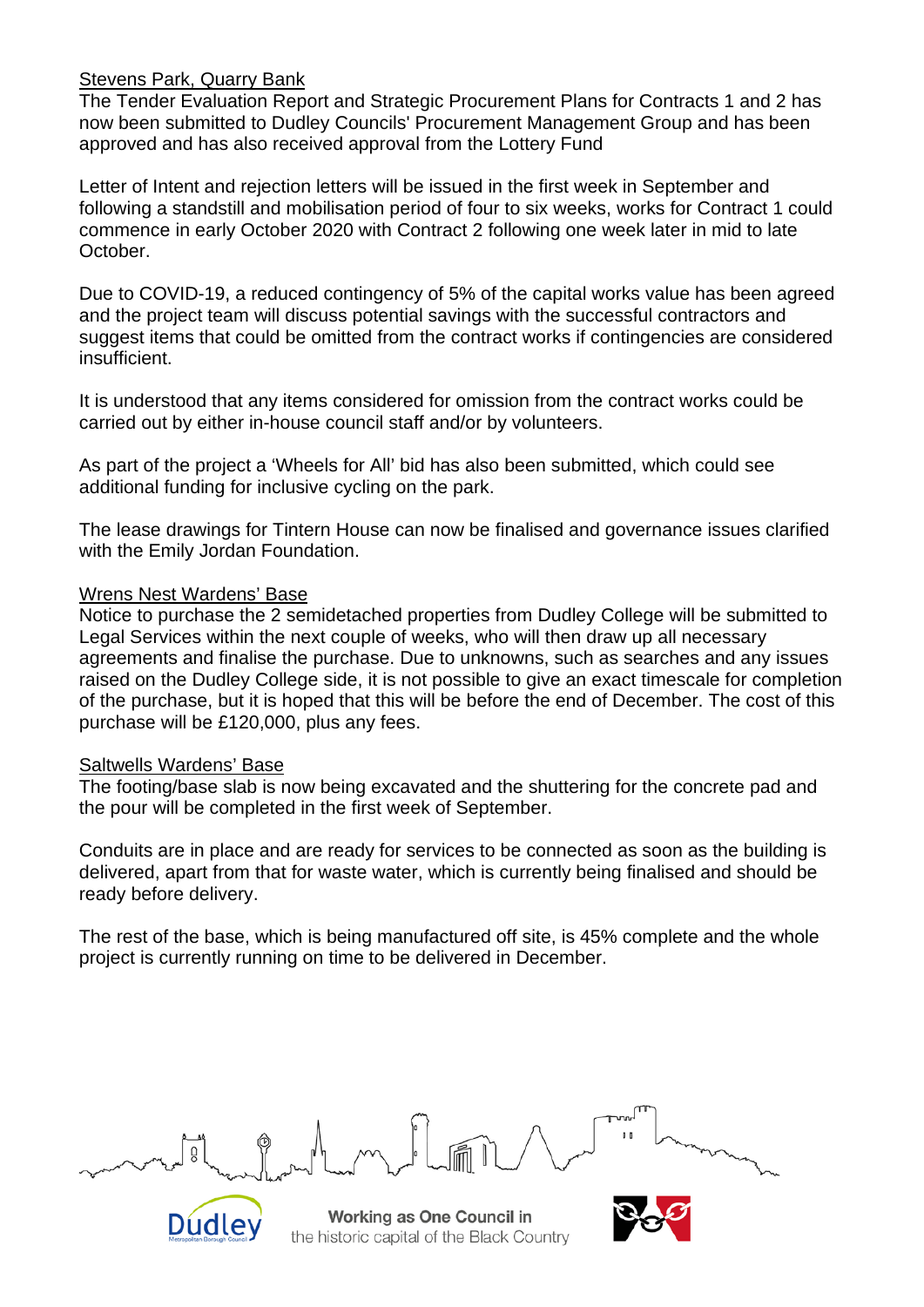# **Transport**

# Street Lighting (Invest to Save)

Approximately 6,500 street lighting lantern conversions to LED technology on main roads have been completed. This is over 95% of the total works. The programme will continue to progress over the next 2-3 weeks to complete the outstanding approximately 200 lantern installations. All lanterns have been delivered. In addition, external contractors have installed around 350 of over 370 12 metre columns forming part of this project. This portion of the project is also programmed for completion by the end of September. All proposed new columns are now in stock.

# Tackling Roadside Nitrogen Dioxide

Funding has been received from the Department for Environment, Food and Rural Affairs (DEFRA) to implement measures that will aim to improve air quality at key locations on the A461 and A491 corridors. The measures include the upgrading of a number of traffic signal installations with more efficient equipment that will assist in improving traffic flow on the Key Route Network. These capital improvements will be complemented by an upgrade in the bus fleet that serve these areas thereby reducing vehicle emissions and this element will be implemented by Transport for the West Midlands and bus operators. Work to upgrade the traffic signal equipment on the A461 corridor was completed in December 2019. Works to upgrade the traffic signals at the junctions of Brierley Hill Road and Lawnswood Road at A491 High Street, Wordsley were substantially completed in April 2020, with some minor signal validation work still required once traffic levels have returned to normal conditions. Spend is forecast to be within budget.

The most recent available monitoring data suggests a general reduction in measured concentrations of nitrogen dioxide over the past 3 years within Netherton and it is likely that recent changes in traffic movements associated with Covid-19 may demonstrate further improvements. It is expected on-going parking enforcement activity and recent improvements in the bus fleet for bus services operating in the area may have contributed to this trend. Given additional air quality monitoring equipment has been installed more recently it is suggested the situation continues to be closely monitored going forward in order to determine future steps.

# **Regeneration**

# Dudley Townscape Heritage Initiative

**Dudley** 

The Townscape Heritage (TH) programme is funded through the National Lottery Heritage Fund (NHLF) which offers grant assistance to carry out repair, reinstatement and refurbishment works to historic buildings, as well as a programme of complementary education and community engagement activities. The Phase 2 TH programme, which is operating with a grant budget of £1.178m from the NLHF and £300,000 match funding from the Council, commenced in February 2017. Following agreement by the Heritage Fund for an extension to the Grant Expiry Date, the programme is now due to run until December 2021.

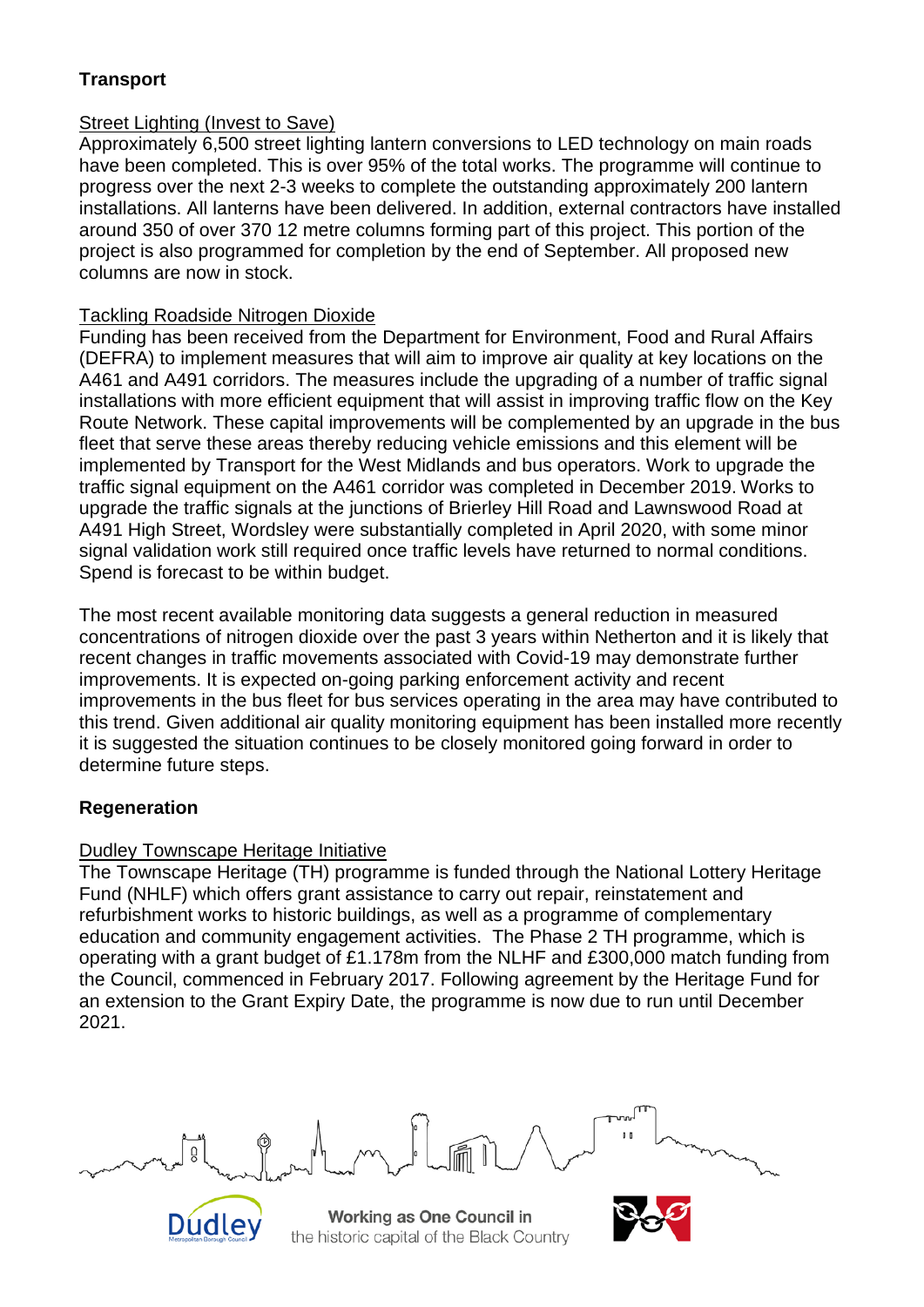The programme focuses on buildings in the town centre's historic core. The work at 203/204 Wolverhampton Street has been completed. Other properties within the programme include the following: 216 Wolverhampton Street (work started on site, halted during lockdown, now recommenced), 208 and 209 Wolverhampton Street (grant offers confirmed, but work has not started on site due to difficulties with contractor and now pending confirmation of applicants' and contractor's positions as consequence of Covid-19), 204a Wolverhampton Street (work was ready to start on site prior to lockdown, now able to recommence, pending opening up works), 14 New Street (work started on site 10<sup>th</sup> August), Fountain Arcade (tenders received and being analysed to enable grant application to be submitted), Plaza Mall (grant application being considered with view to offer confirmation week commencing 17<sup>th</sup> August) and 207 Wolverhampton Street (tender documents currently being drafted with view to return of tenders September). It has been anticipated that the majority of work would take place through spring/summer 2020. However, work has been halted as a consequence of the coronavirus pandemic. Whilst some projects may be able to re-start, others will be dependent on the business owners being able to continue and this will have to be assessed once the situation improves.

Activities are also being progressed and developed in conjunction with teams in Adult and Community Learning, Museums, and Communications and Public Affairs. The Heritage Open Day September 2020 is currently being planned, but as a digital rather than a physical event. Virtual tours are currently being developed. The volunteer programme has been successful, with a number of volunteers assisting with both the TH programme and also with the Museums team. However, this has been suspended whilst non-essential work in Council buildings is being discouraged. The Geological Trail and Architectural Trails have been developed and are in both leaflet and webpage format. There will be further reprints as required or to coincide with events (e.g. launch of UNESCO Global Geopark), when circumstances allow. Research to augment the Architectural Trail is being carried out with a view to include the trail on the TrailTale free app. Liaison continues with Dudley College to facilitate conservation skills training in the classroom, when students return to college. Further activities are being explored for further discussion with the National Lottery Heritage Fund.

### Low Carbon Place Strategy

The Council has been awarded approximately £2.5m European Regional Development Funding (ERDF) to deliver a project that will reduce carbon emissions. This a joint project between Housing and Corporate Landlord Services that will reduce carbon emissions from council owned homes as well as corporate buildings such as the Council House. £2.5m of match funding to be met from existing Housing Revenue Account (HRA) budgets.

The installation of new domestic heating systems has ceased as a result of Covid-19. Council officers are in discussion with MHCLG (Ministry for Homes, Community and Local Government) regarding the process for re-profiling grant outputs and expenditure.



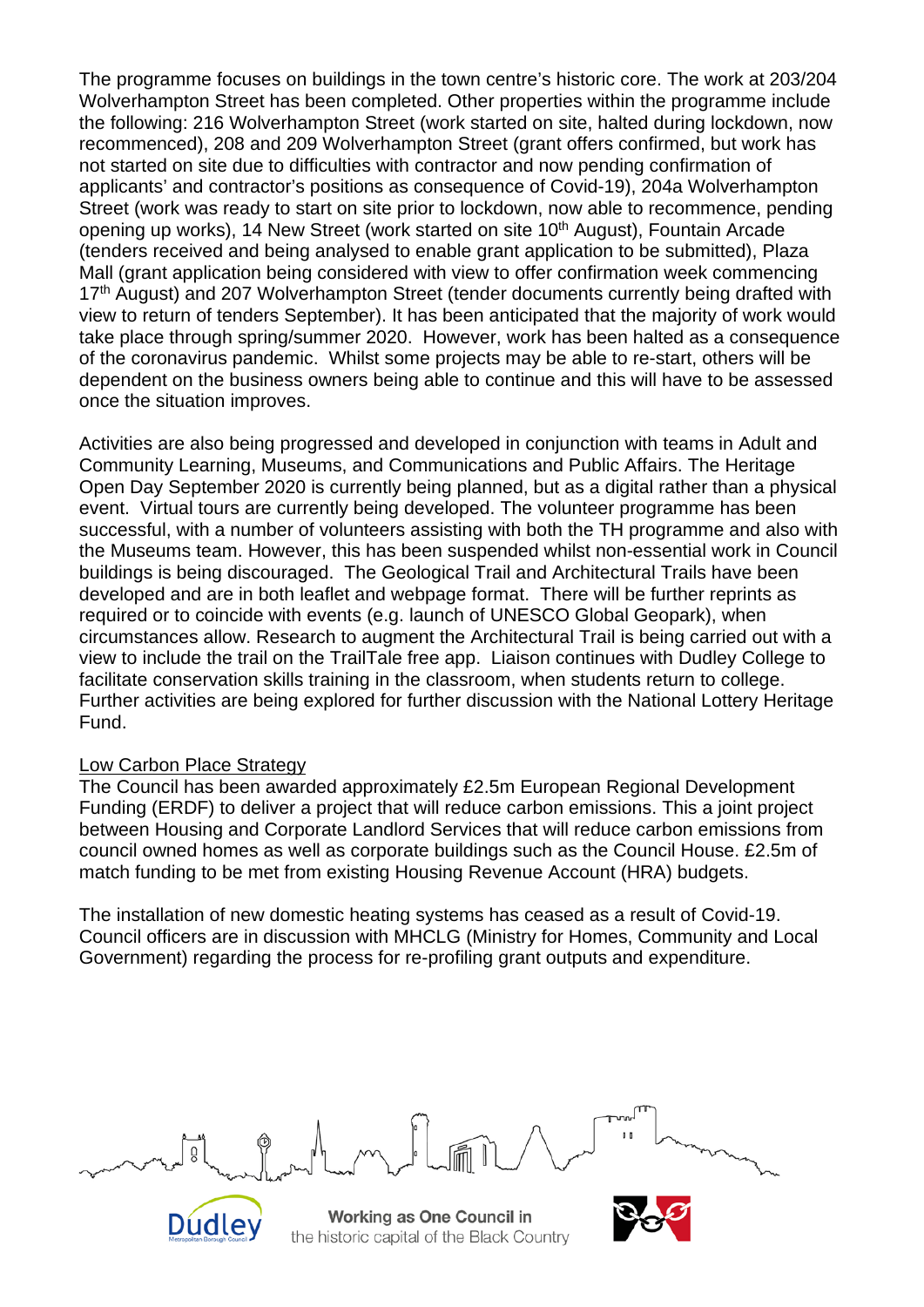The council has appointed Larkfleet to deliver a programme of energy efficiency retrofit at certain corporate buildings. The contractor has completed an initial appraisal of energy saving opportunities at all 'phase 1' buildings. Physical works are expected to start at the end of the 2020/21 financial year.

## Very Light Rail (VLR)

## *Track Works:*

The intention is to install two Very Light Rail test tracks between Castle Hill Bridge and Cinder Bank with a test passenger platform located at the Cinder Bank end of the tracks. Full track length will be approximately 2km. The eastern track will be bedded on stone ballast and western track bedded on concrete track form system, the western track to form a later phase of work. The track route is on a disused Network Rail (NWR) freight track-way which is to be leased from NWR. A planning application was submitted on 10th November 2017 and determined with reserved matters on 25th January 2018.

Tenders have been received for the track and evaluation / recommendation completed. These works commenced on the  $15<sup>th</sup>$  June 2020 and assuming that they continue as planned, completion is expected in February 2021.

## *National Innovation Centre (NIC):*

A planning application for the proposed new building for the Very Light Rail National Innovation Centre (VLRNIC), including a pedestrian foot bridge link to Tipton Road and links to future metro line, car parking, rail vehicle test track sidings and linking lines into the VLRNIC engineering hall was submitted on 12th December 2017 and determined with conditions to be discharged on 2nd March 2018.

Building regulations conditional notification was received on 22nd February 2018 and Conditional Approval received on 25th May 2018.

Tenders were received on 10<sup>th</sup> January 2020 and have been evaluated with final recommendation report currently going through sign off stages before issuing of Contract to the selected Contractor, Clegg Construction

Funding has now been confirmed from the Government's Get Britain Building (GBB) Fund (£12.4m) and LEP (£0.6m).

Construction is anticipated to commence in October 2020 with completion expected in February 2022.

### Metro Complementary Measures

The £9.1 million budget is to fund the works associated with the delivery of the Wednesbury to Brierley Hill Metro extension.



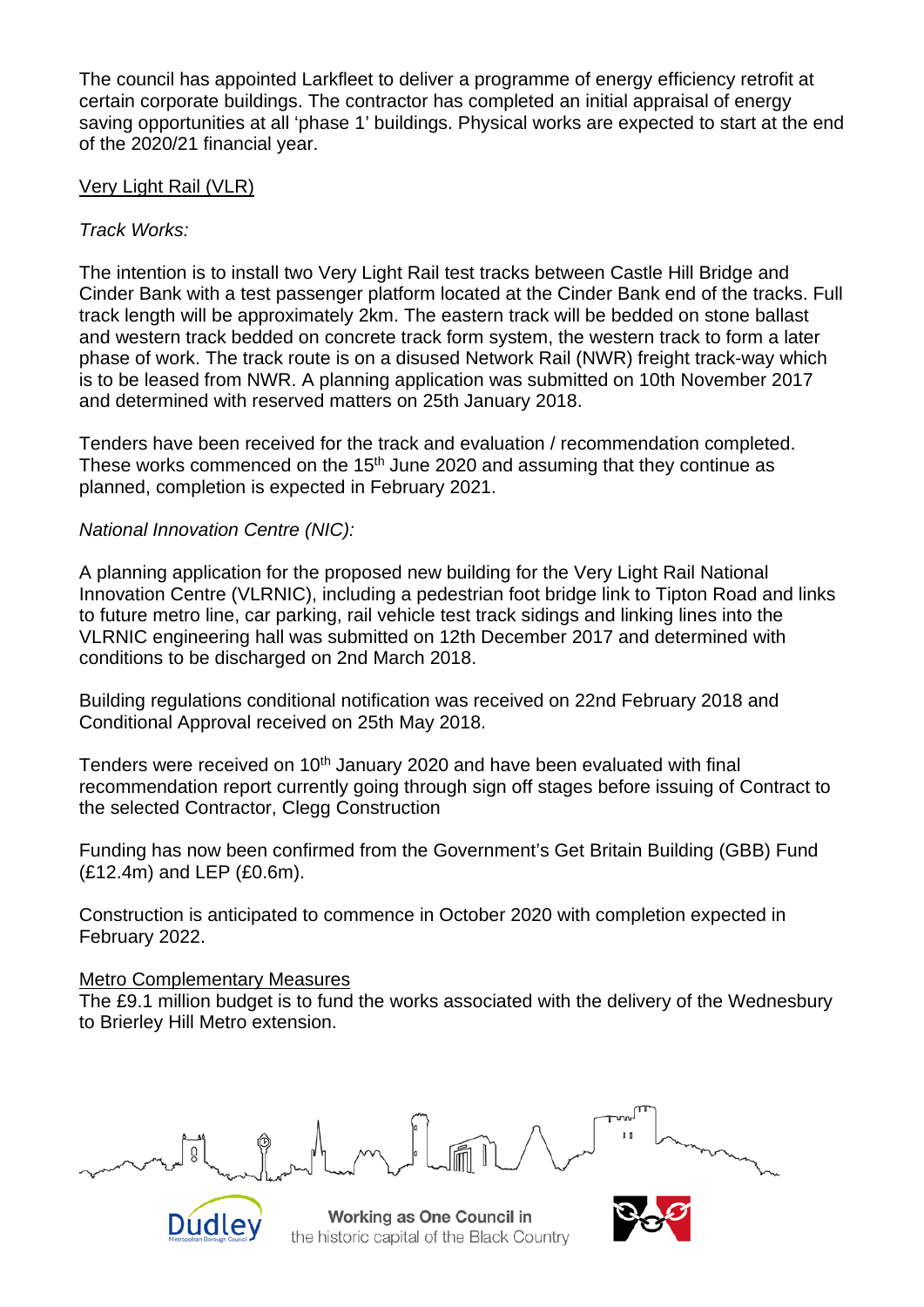The legal agreement with Transport for West Midlands (TfWM) states that the Council will fund the complementary measures along the route including pedestrian's crossings. The Council has also agreed with TfWM to fund the uplift of materials where the Metro is built through Dudley Town centre in order to provide high quality public realm. Large public realm interventions have been identified along the route at key stops, notably Station Drive (now Dudley Castle), Flood Street and Brierley Hill, to be funded by this programme of works.

Other interventions along the route, which the Council needs to fund, include creating a new wayfinding system to improve legibility, increase walking and cycling to tram stops and to provide a consistent recognisable branded signage across the borough to residents and visitors giving the information that is needed.

Midland Metro Alliance (MMA) are constructing the Metro extension for TfWM. TfWM have approved MMA's costs and the next stage of the design process has started. The Council is now working with TfWM to confirm the costs of the complementary measures, the uplift of materials and the public realm interventions. This is expected to take 12 months. The Council is about to go out to tender to secure a supplier and designer for the wayfinding system.

# Closed Circuit Television (CCTV) Control Room

.

The refurbishment of 7 St James/8 Parsons Street to accommodate the new CCTV control room was suspended in March due to the Covid pandemic. The Contractor has now resumed work on site and building work is scheduled for completion on 24<sup>th</sup> September 2020. This will then be followed by the specialist fit out of the new video wall fittings and operational testing. All work will be completed by 31st October 2020.

As previously reported, phase 1 has been completed with all existing CCTV cameras across the borough replaced and fully operational. Initial locations for additional cameras have been identified and desktop surveys undertaken. On site surveys are currently being scheduled with installations starting early September 2020 once details are finalised. Work has also been considered to replace and migrate existing traffic cameras to the new system and control room.

Enigma Security have now taken over the operational duties within the Control room following a competitive tender and TUPE of staff from their predecessor, OCS.

The estimated project cost at that outset was £1.680m later increased to £1.980m to accommodate an extended public space camera network. This included an estimate of £690,000 for building works to the new Control Room at 7 St James's Road. In addition, the building would provide adequate space for a new Disaster and Contingency Control Room to be located adjacent to the CCTV control room to form a new major incident response and command centre. 7 St James Road also accommodates the Dudley Police Team. Whilst the CCTV camera work was facilitated in house by Digital and ICT Services, the building refurbishment was externalised via a procurement framework due to a lack of capacity in house. During the building project, issues arose which were not foreseen at the time of the initial forecast. This was because the estimate at that stage was not based on



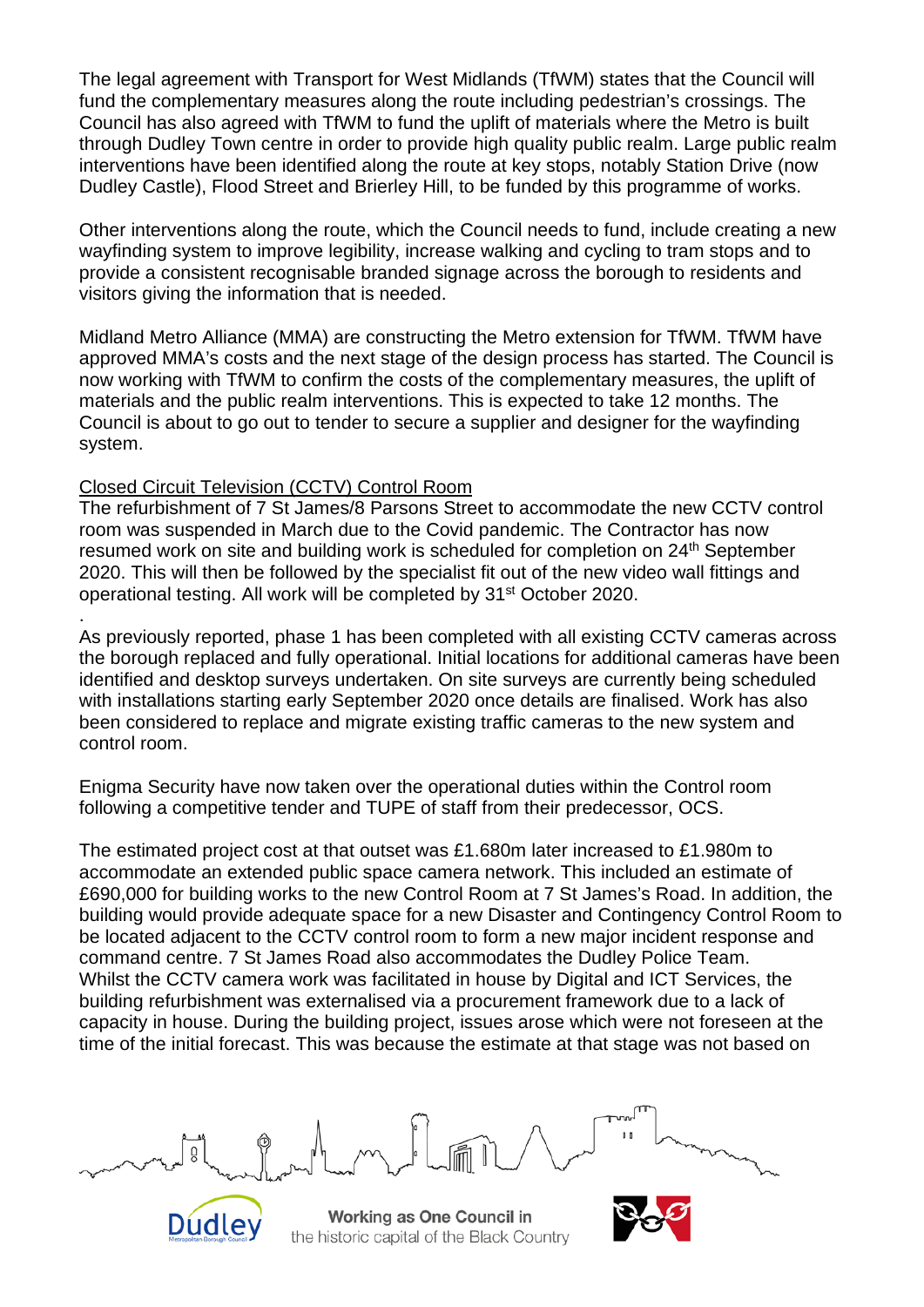detailed survey work which could only have been done once elements of the building had been exposed, e.g. removing floors to reveal joists. Other additional work included additional fire stopping, electrical and mechanical work plus heritage related work as a result of the building being in a conservation area and the impact of delay due to Covid-19.

As a result, additional work totalling £314,000 was essential for the new CCTV Control Room to be/remain operational once completed. Most of these items would ordinarily have been addressed via the Council's Repairs and Maintenance (R&M) budgets had they arisen under normal circumstances. However, having been highlighted at the same time, they were picked up as part of the refurbishment project. These extra costs can be met by re-profiling future R&M budgets.

## Dudley Interchange

The Council allocated £3m towards an initial estimated project cost of £18m. The cost is now estimated at £20m.The remaining funding will be secured through a £10m contribution from the West Midlands Combined Authority (WMCA) Transforming Cities Fund which has been approved with the £7m gap being pursued through Government Economic Recovery funding, led by Transport for West Midlands (TfWM). Project co-ordination meetings are being held on a monthly basis with TfWM. In addition, formal governance is being established with the Dudley Transport Coordination Board having been created.

A total further sum of £2.1m has been approved to support third party land acquisition associated with the delivery of Interchange / town centre highway connectivity improvements. Negotiation regarding third party land acquisition is ongoing in advance of the formal Compulsory Purchase Order (CPO) process.

Former Dudley Museum and Enhancement to Dudley Town Hall Catering Provision Design works are now nearing completion for the Town Hall. The design team are working with planners on a number of queries relating to the planning application. Due to this, and delay caused by Covid 19, it is anticipated that the project will be tendered slightly later than envisaged, during September 2020 with a scheduled completion during March / April 2021 for the Town Hall Bistro. Design Work has also been delayed on the refurbishment of the Former Dudley Museum. Further consideration is also being given to future training requirements post-Covid.

# **Cultural**

# Stourbridge Crematorium

The refurbishment works at Stourbridge Crematorium commenced on Monday 3<sup>rd</sup> August and are scheduled to take four months to complete.

# Leisure Centres

The construction of Dudley Leisure Centre continues at pace with most of the steel work now in place. Work continued through lockdown with minimal delays and as a consequence the scheme is forecast to be completed on time and in budget.



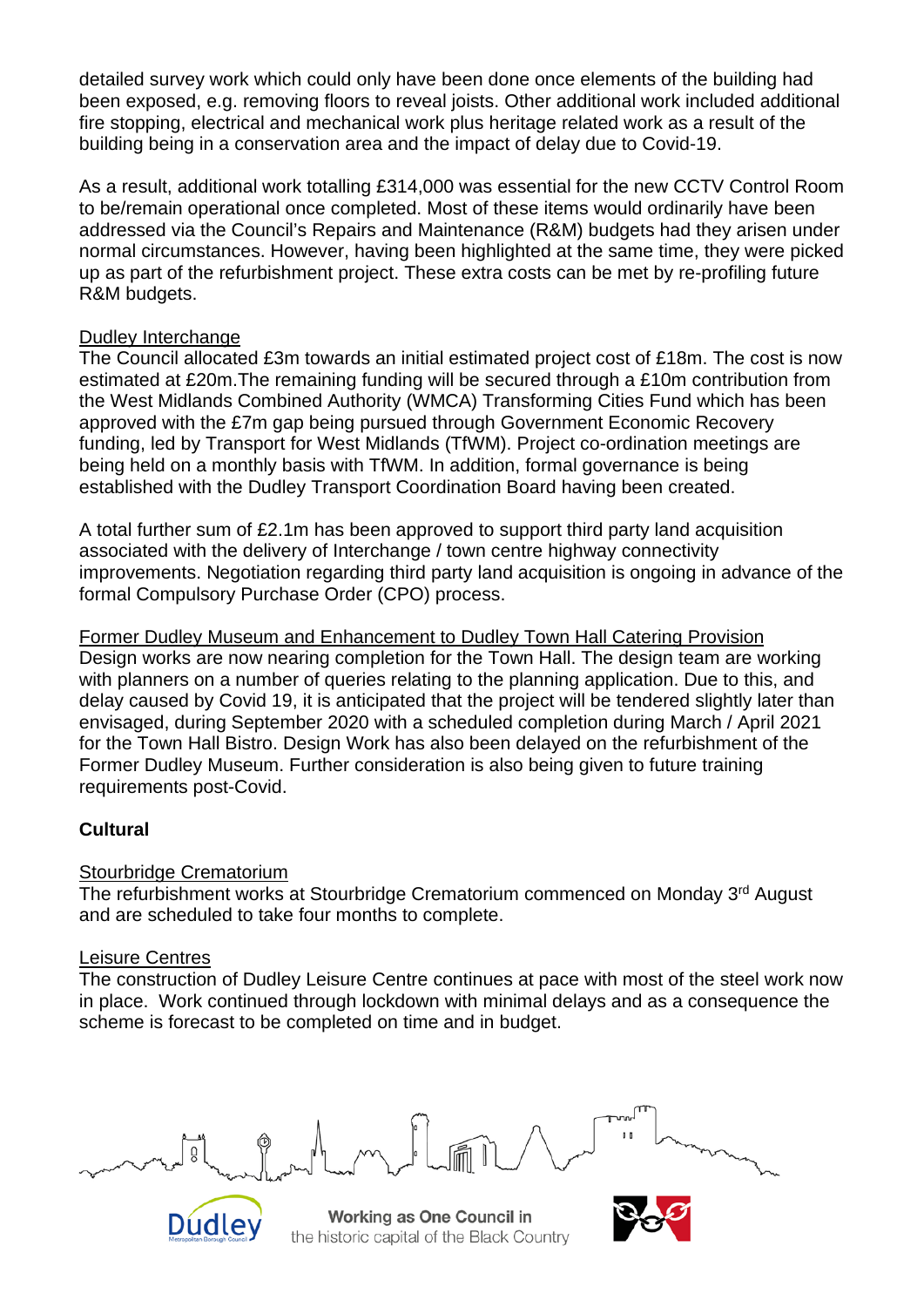The design work associated with both Halesowen and Crystal Leisure Centres has been completed and we are now ready for the construction phase, subject to necessary planning permission.

# **Schools**

### Schools Basic Need Projects

The next phase of projects to be funded from Basic Need capital grant has been agreed, with Brierley Hill Township secondary school places as a priority. The plans include expansion to both Wordsley and Crestwood Secondary Schools to meet projected growth with an additional 300 pupil places for each school.

The construction works for the main building programme at Wordsley School started on site in December 2019, and the works scheduled at Crestwood School started in April 2020. Both projects have continued on site throughout the Covid lockdown, but with slippage in the programme due to availability of materials and resources though that period. Although there have been issues with Covid lockdown, both schemes are progressing well.

Numbers for both primary and secondary school places continue to be closely monitored and processes are in place to recommend capital projects to address any projected growth across both sectors.

## Priority Schools Building Programme

As reported previously, the Council has received formal confirmation from the Education Skills Funding Agency (ESFA) of a revised grant allocation of £2,515,000 for the rebuild of the Key Stage 1 block at Huntingtree Primary School. Due to issues around obtaining construction materials during Covid lockdown work stopped on site for a brief time. The project is now complete and the school has full use of the site.

### Special Educational Needs and Disability (SEND) Projects

We are in the process of re-profiling our special school and mainstream provision to bring it more closely in line with the current SEND pupil cohort and the special provision capital funding is a key component in this process.

In having undergone an Ofsted/Care Quality Commissioning (CQC) inspection into SEND in the local area our plans were shared with the inspection team. We wanted to take into account feedback on planned use of the funding before confirming projects.

We have confirmed capital funding to provide an 8 place Social Emotional Mental Health (SEMH) base at Hawbush Primary School, and converting space at Summerhill Secondary School into a care room to enable a range of complex needs to be met at this school. These projects are nearing completion.

Other projects to fully utilise the grant are still currently being scoped.